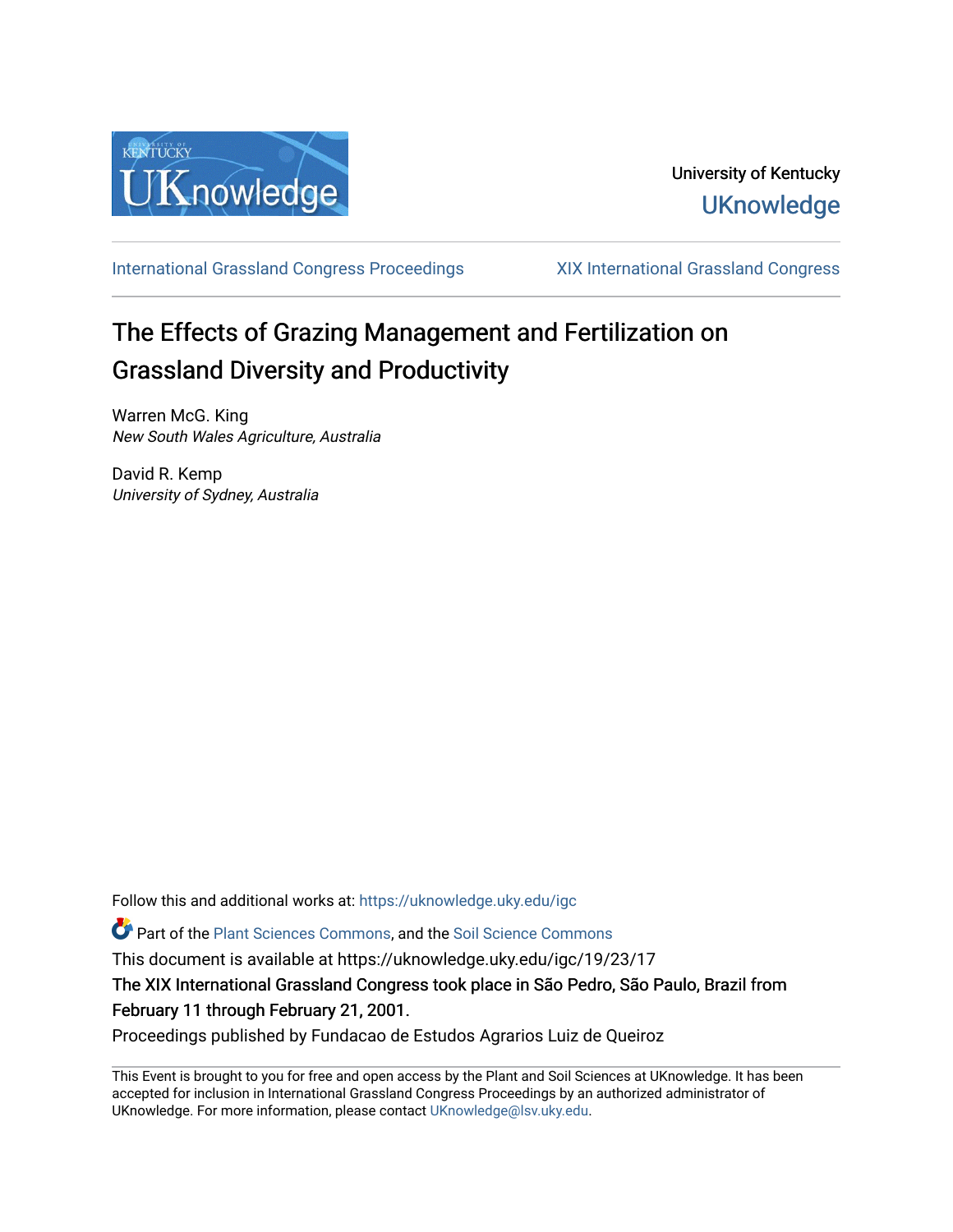# **THE EFFECTS OF GRAZING MANAGEMENT AND FERTILIZATION ON GRASSLAND DIVERSITY AND PRODUCTIVITY.**

W.McG. King<sup>1</sup> and D.R. Kemp<sup>2</sup>

Cooperative Research Centre for Weed Management Systems and Pasture Development Group

<sup>1</sup>New South Wales Agriculture, Orange Agricultural Institute, Forest Road, Orange, NSW 2800, Australia, warren.king@agric.nsw.gov.au

2 University of Sydney, Leeds Parade, Orange, NSW 2800, Australia

#### **Abstract**

The effects of management practices on plant species diversity and productivity within a naturalised grassland was studied as part of a large-scale experiment designed to investigate issues of sustainability in temperate Australia. Fertiliser increased the production but reduced the diversity of the sward. The main decline was in exotic weed species. Strategic grazing resulted in a small increase in pasture diversity but a reduction in productivity. There was a consistent decline in diversity as productivity increased, across all treatments.

**Keywords**: Biodiversity, Sustainability, regional

#### **Introduction**

The perennial pasture zone  $(> 600$  mm average annual rainfall,  $\sim 20$ m ha) of southeastern Australia accounts for over half of the total beef and sheep production of the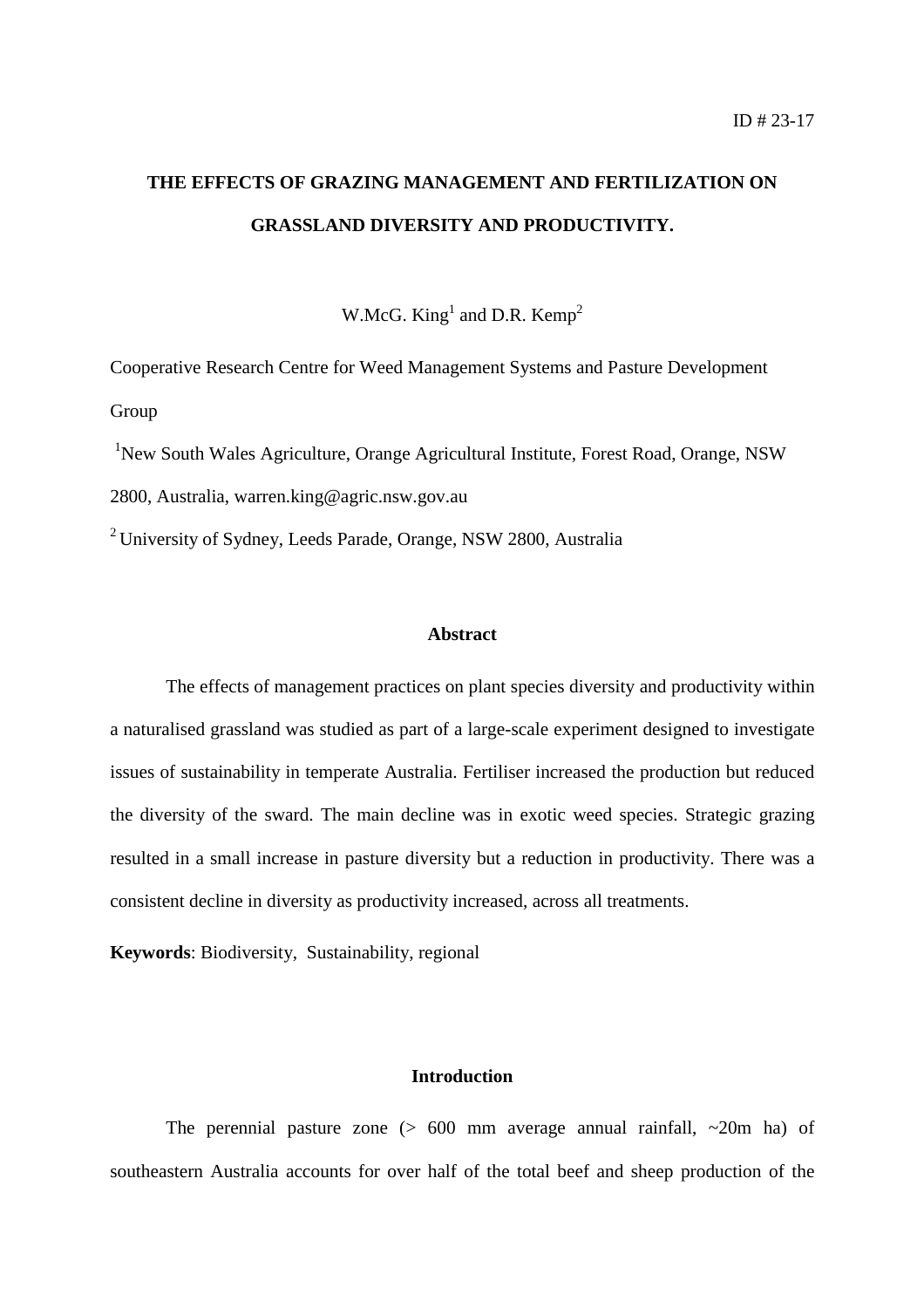country. The grasslands in this zone vary considerably in composition and diversity, from sown introduced species to swards wholly dominated by native perennial grasses. Knowledge is needed on what regulates the diversity of such important agro-ecosystems for a number of reasons:

- ♦ ecological theory predicts that the diversity of pasture systems will influence their productivity and stability (Waide *et al*., 1999),
- ♦ grazing practices are changing from continuous grazing to some form of rotational grazing as a result of research programs designed to enhance desirable species (Dowling *et al*., 1996) and,
- ♦ the community is concerned about losses in biodiversity.

This paper presents the preliminary results from a large grazing experiment of the impact of fertiliser and simple strategic grazing practices on the diversity and productivity of a complex naturalised grassland.

#### **Material and Methods**

The 60-hectare experimental site is at Carcoar, on the Central Tablelands of New South Wales (149° 10′ E 33° 35′ S; 800 mm rainfall, 800 m altitude) and forms part of the national Sustainable Grazing Systems program. More than one hundred plant species have been identified at the site. The most common were the C3 perennial grasses – mostly wallaby grasses (*Austrodanthonia* spp. especially *A. eriantha*) but also microlaena (*Microlaena stipoides*) and wheatgrass (*Elymus scaber*)*.* There was substantial seasonal variation in species composition and C4 perennial grasses e.g. redgrass (*Bothriochloa macra*) and kangaroo grass (*Themeda australis*) were periodically abundant. Exotic volunteer species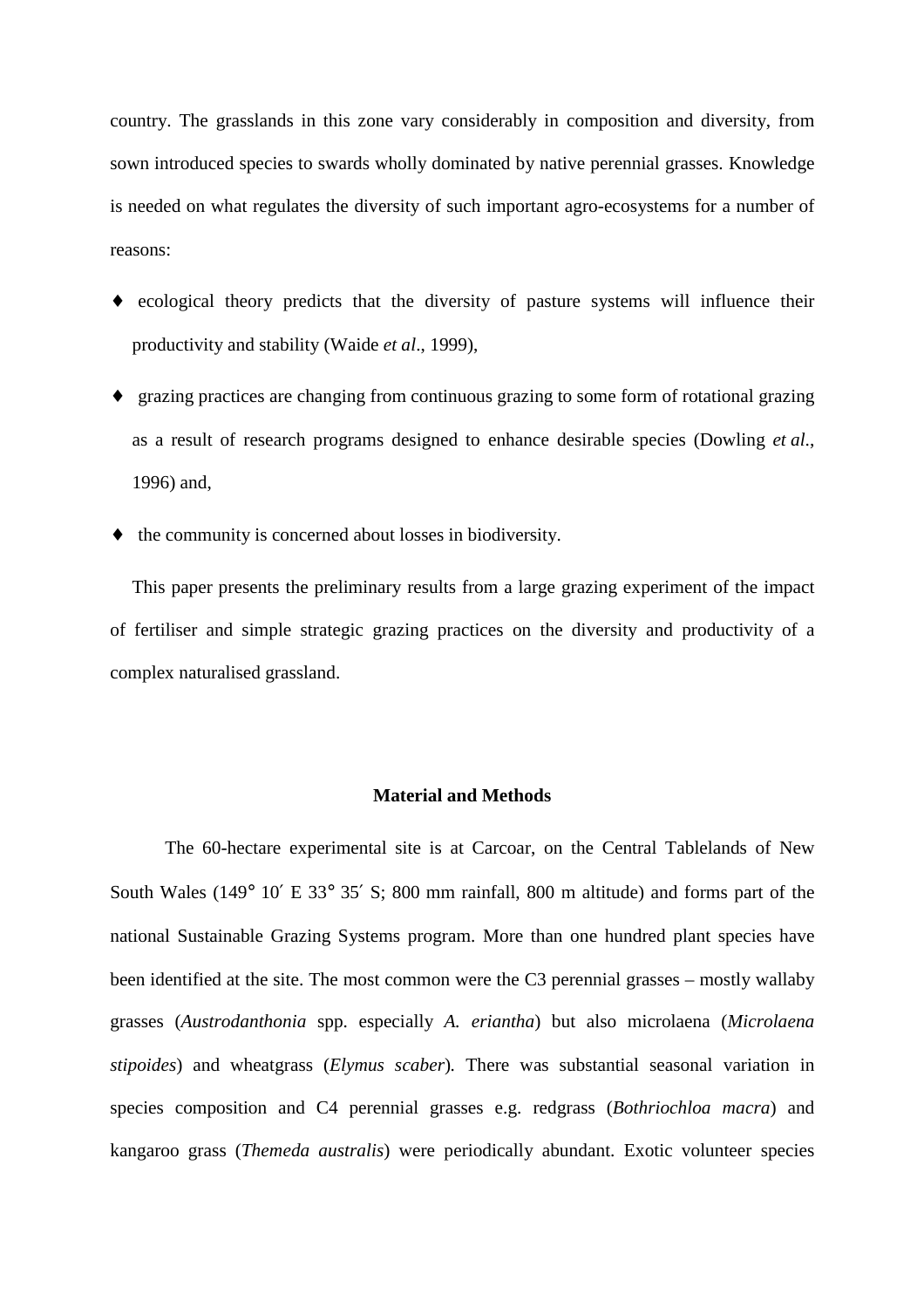occurred at a high frequency, mostly as weeds (e.g. the dicots; Paterson's curse - *Echium plantagineum*, cat's ear - *Hypochaeris radicata* and sorrel - *Acetosella vulgaris* and monocots; vulpia - *Vulpia bromoides*, soft brome - *Bromus molliformis* and fog grass - *Holcus lanatus*) but also some useful forage species, e.g*.* ryegrass - *Lolium perenne*.

The soil is an infertile yellow podsol, derived from granite and heavily weathered. The  $pH_{(CaCl<sub>2</sub>)}$  of the top 10 cm varies between 3.9 and 6.0 (mean 4.5) while soil phosphorus levels range from 3 to 25 ppm (Bray No. 1: mean 6.1). Used for low-density cattle grazing, this site had never been ploughed and had not been fertilised within living memory.

Results are presented here for 4 treatments (3 replicates), which are a factorial combination of 2 grazing by 2 fertility treatments. The factors are:

- ♦ 'Continuously grazed' all year. The actual stocking rate was varied slowly through the year to maintain the herbage mass within low prescribed limits (yearly minimum of 0.5 t DM / ha) i.e*.* high utilisation, or
- ♦ 'Strategic grazing' where stocking rates were manipulated to achieve desirable impacts on pasture composition. Pastures were destocked over summer to allow the flowering, seed-set and recruitment of perennial grasses (Dowling *et al*., 1996). Overall stocking rates were also slightly lower than the continuously grazed treatment, to maintain higher average levels of herbage mass (yearly minimum 1 t DM / ha) and a lower level of utilisation,

by nil fertiliser or lime, or 250kg of single superphosphate and 2.5 tonnes of lime per ha, which aimed to increase soil phosphate by about 10 ppm and pH by about 1 unit.

In each plot (1.5 ha), fifty permanent sampling points  $(0.1\text{m}^2 \text{ quadrant})$ , recorded the species present twice a year. Total annual herbage production was estimated with the use of 5 exclosure cages per plot that were sampled and moved at 6 weekly intervals.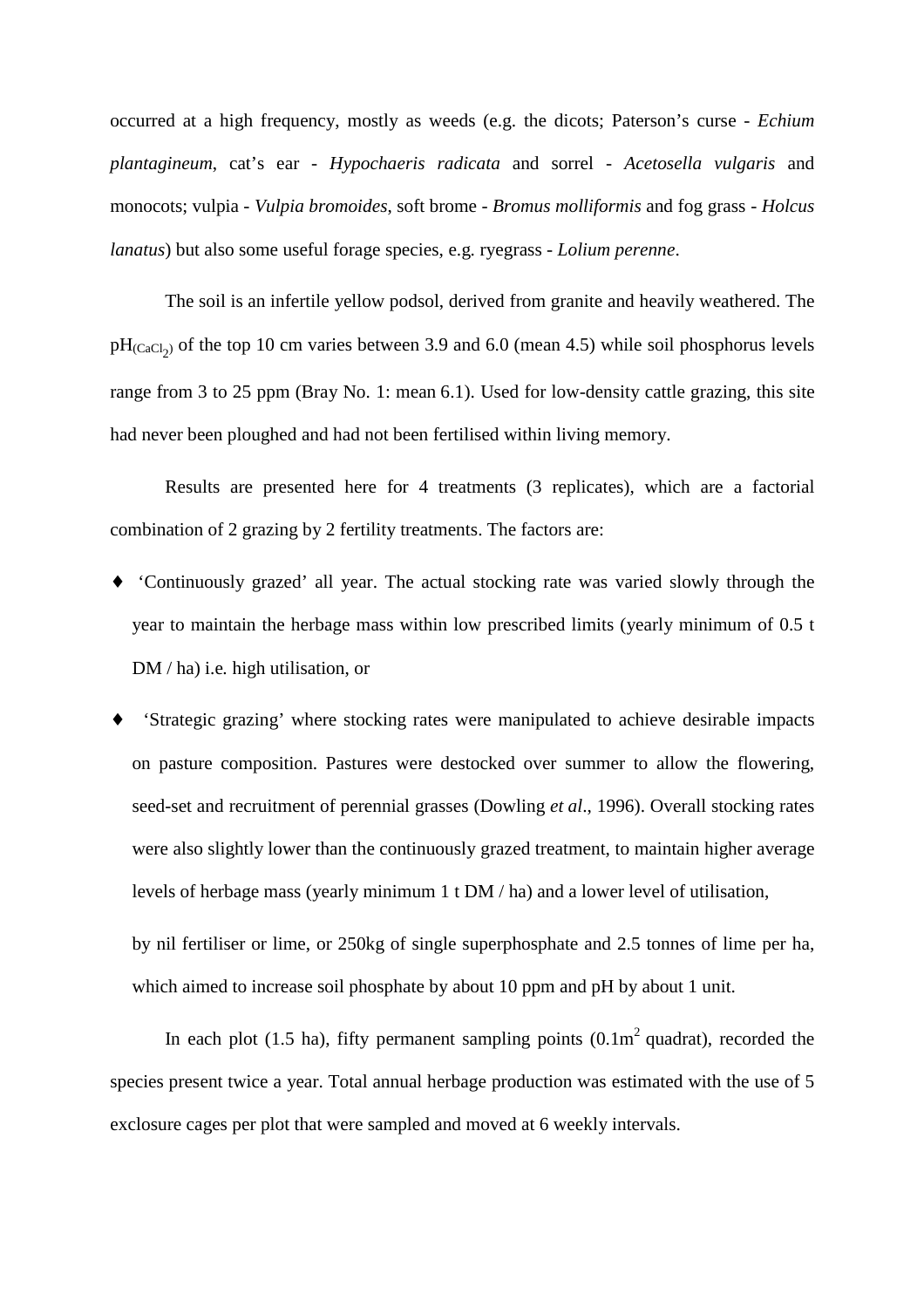The number of species present (species richness), three indices of species diversity (the Shannon-Weiner index, H′, the normalised Simpson's index, 1/D (Magurran, 1988) and Fisher's  $\alpha$  (Rosenzweig, 1995) and one index of evenness (the Shannon-Weiner evenness index, E) were calculated.

#### **Results**

The results presented are from November 1999, approximately 18 months after the commencement of the treatments. Species diversity showed only a small, non-significant response to the grazing treatments (Table 1) but declined considerably in fertilised plots. This was largely a decline in many of the exotic volunteers and not in native species. Although there was a slight tendency towards a reduction in evenness with fertiliser application, there were no significant effects of the treatments on evenness either. There were no significant interactions. Error terms were large due to the considerable variability across the site.

There were large differences in annual herbage production for the twelve months up to November 1999 for both treatment factors. None of these differences was statistically significant, however (Grazing: Continuous = 7.9 t ha<sup>-1</sup>year<sup>-1</sup>, Strategic = 5.6 t ha<sup>-1</sup>year<sup>-1</sup>, p = 0.09; Fertiliser: Control = 5.8 t ha<sup>-1</sup>year<sup>-1</sup>, Fertilised = 7.7 t ha<sup>-1</sup> year<sup>-1</sup>, p = 0.14). This may partly reflect the low intensity of cages used.

The principal result was a consistent decline in diversity and evenness ( $r = -0.45$  to -0.62) as productivity increased, no matter how diversity was estimated (Fig 1).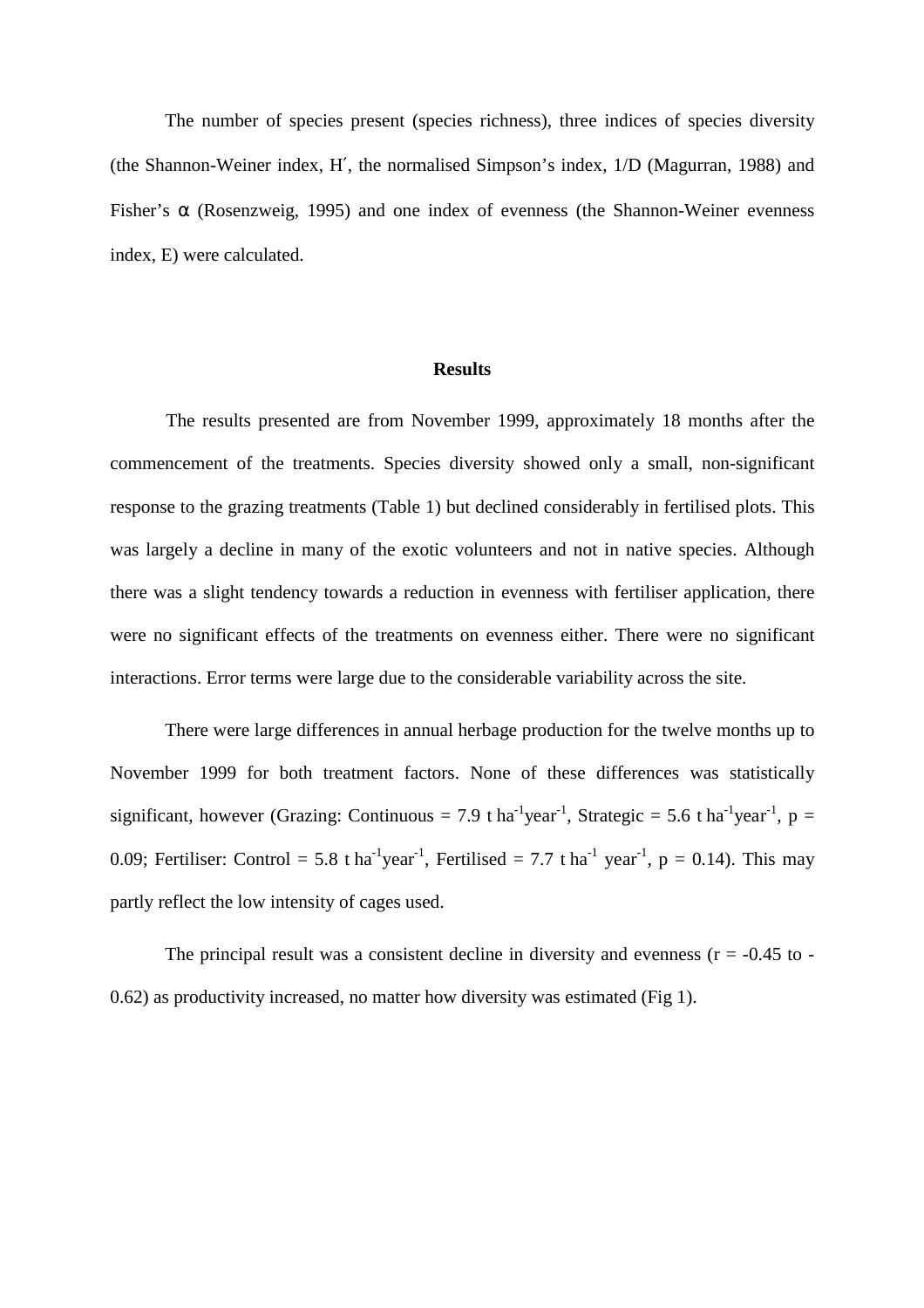#### **Discussion**

Strategically grazed plots showed a slight increase in species diversity (as hypothesised), while the addition of fertiliser substantially reduced diversity. Whether these changes are biologically significant will depend as much on the actual identity of the species 'gained' or 'lost' from the pasture as on the magnitude of the changes. In the fertilised treatment, the species lost were all minor components of doubtful agronomic or conservation value – they were mostly exotic weeds. The native species persisted under each treatment suggesting that, as a group, they are adapted to this type of management, at least within the timeframe of this experiment

The ecological value of the minor species that declined is difficult to determine. One of the most keenly debated hypotheses in modern ecology has been the relationship between the diversity of an ecosystem and its productivity. A unimodal ('hump-backed') response curve has been postulated (Grime, 1973), although a recent review (Waide *et al*., 1999) found that the support for this is inconclusive. The negative relationship between productivity and diversity in this study (Fig 1) suggested that these pastures were beyond the peak of the 'hump' and that those species lost from the fertilised plots in this study were, in some way, functionally redundant. This does however, ignore the possibility that these species have a role to play in the stability of production (Naeem and Li, 1997) – an important consideration given the large variability of Australian weather patterns.

Any decline in evenness may suggest that the plant community is in some sense 'stressed' (Magurran, 1988). Despite a slight tendency towards a reduction in evenness in the fertilised plots no significant differences were observed.

The extent to which these results represent the initial responses of the sward to the application of the treatments remains to be seen. The long-term nature of this experiment will allow us to examine the broader issues of sustainability in future.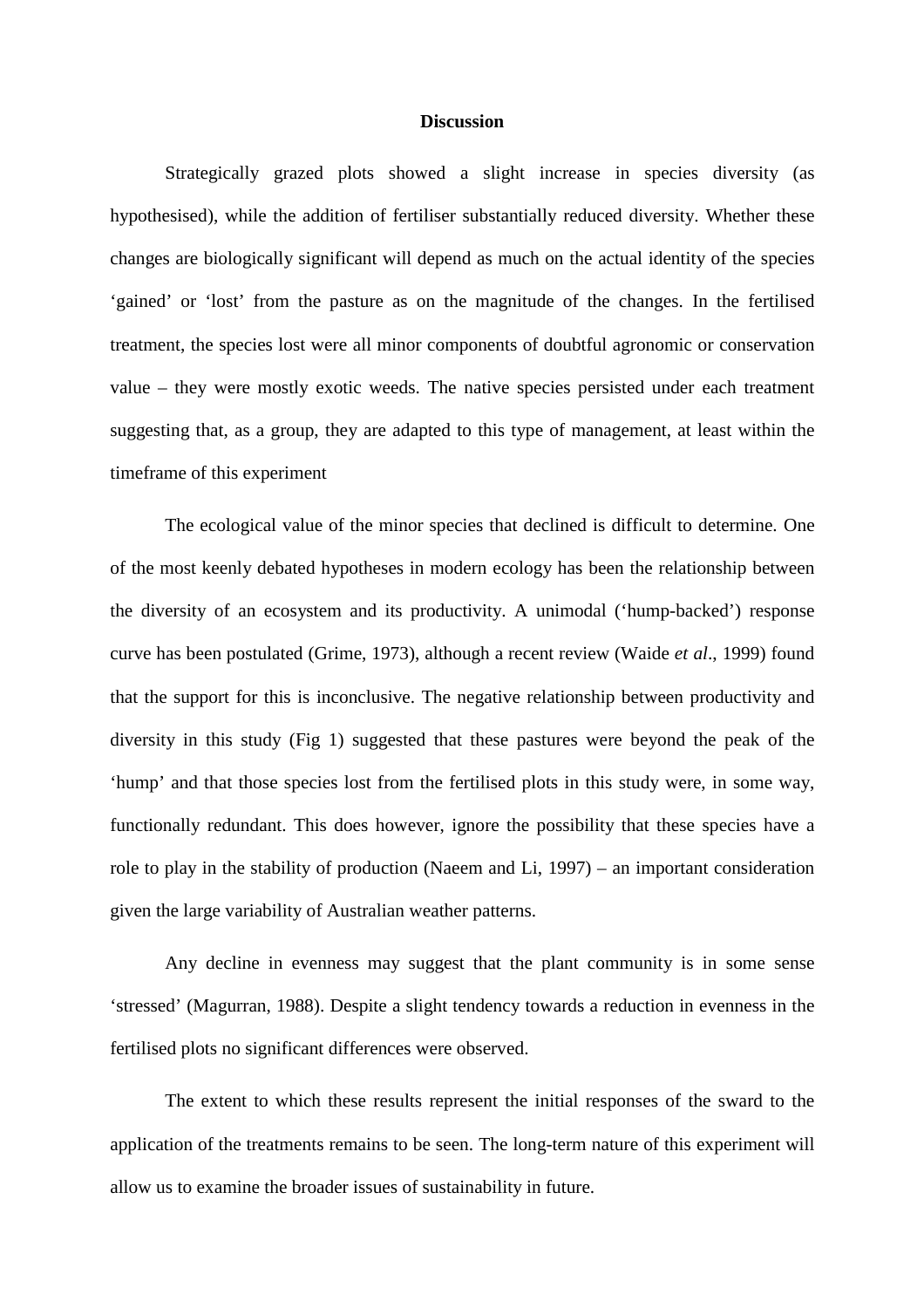## **Acknowledgements**

This research was funded by Meat & Livestock Australia and the CRC for Weed Management Systems. S. Priest, G. Millar, J. Tarleton and S. Betts provided excellent technical support.

## **References**

**Dowling, P.M., Kemp, D.R., Michalk, D.L., Klein T.A. and Millar G.D.** (1996). Perennial grass response to seasonal rests in naturalised pastures of central New South Wales. Australian Rangeland Journal*,* **18:**309-26.

**Grime, J.P.** (1973). Competitive exclusion in herbaceous vegetation. *Nature*, **242**:344-347.

**Magurran, A.E.** (1988). Ecological diversity and its measurement*.* Princeton, NJ, USA: Princeton University Press.

**Naeem, S. and Li S.B.** (1997). Biodiversity enhances ecosystem reliability. Nature, **390**: 507- 509.

**Rosenzweig, M.L.** (1995) Species diversity in space and time. Cambridge, UK: Cambridge University Press.

**Waide, R.B., Willig M.R., Steiner C.F., Mittelbach G., Gough L., Dodson, S.I., Juday G.P. and Parmenter R.** (1999) The relationship between productivity and species richness. Annual Review of Ecology & Systematics, **30**:257-300.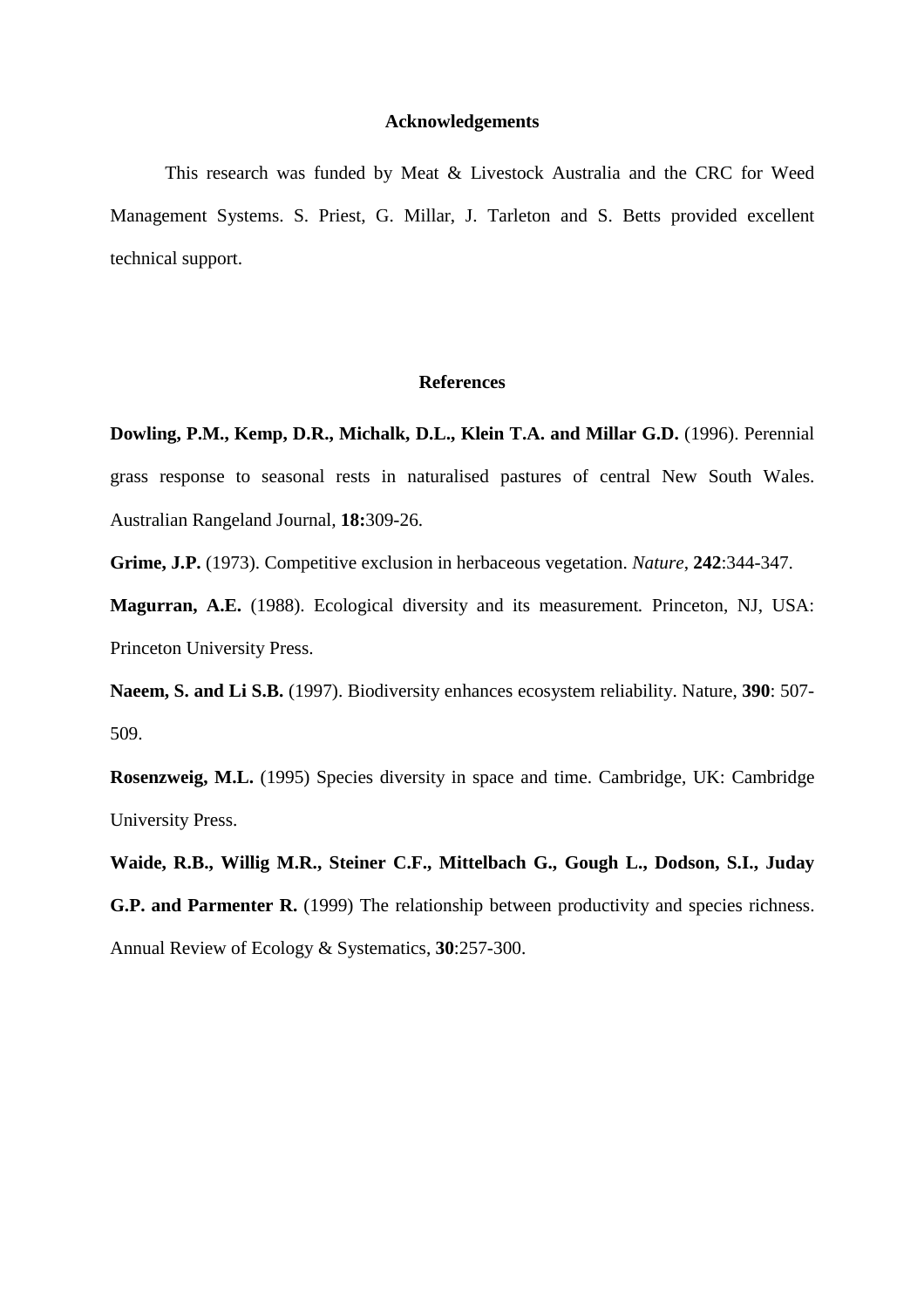**Table 1 -** Mean values for four indices of diversity and one of evenness for each of the fertiliser and grazing treatments. See text for definitions of treatment names. Analysis of variance significance levels - ns: p>0.1, +: 0.1>p>0.05, \*: 0.05>p>0.01.

|                         | <b>Fertiliser Treatment</b> |            |        | <b>Grazing Treatment</b> |           |      |
|-------------------------|-----------------------------|------------|--------|--------------------------|-----------|------|
| Index                   | Control                     | Fertilised | $p=$   | Continuous               | Strategic | $p=$ |
| <b>Species Richness</b> | 35.5                        | 26.2       | $\ast$ | 30.0                     | 31.7      | ns   |
| Shannon-Weiner (H')     | 2.91                        | 2.58       | $^{+}$ | 2.71                     | 2.77      | ns   |
| Simpson $(1/D)$         | 2.67                        | 2.37       | $^{+}$ | 2.49                     | 2.54      | ns   |
| Fisher $(\alpha)$       | 0.99                        | 0.58       | $^{+}$ | 0.70                     | 0.87      | ns   |
| Evenness $(E)$          | 0.82                        | 0.79       | ns     | 0.80                     | 0.81      | ns   |